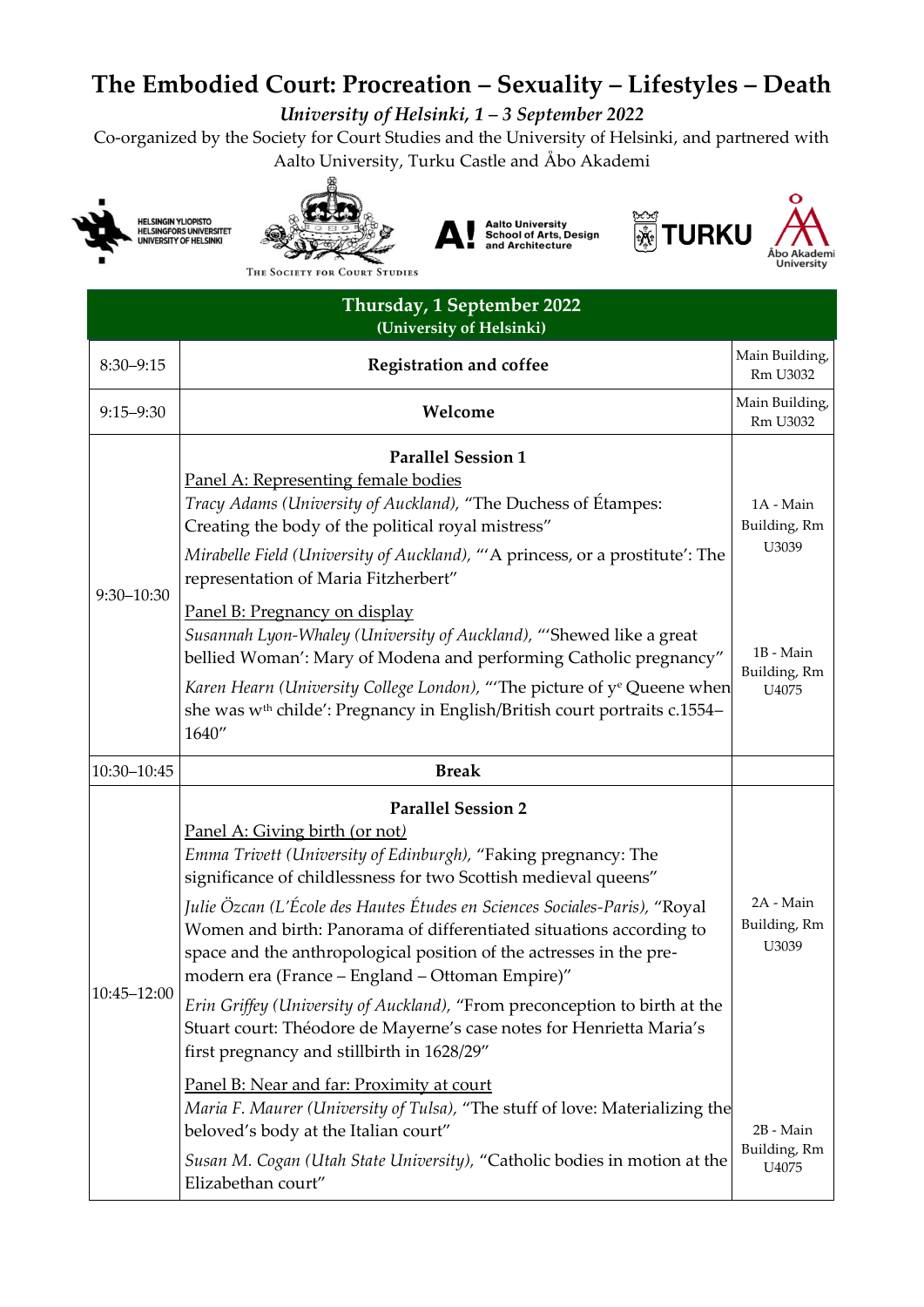|             | Maximilian Diemer (Ludwig-Maximilians-Universität München / Université                                                                                                                                                                                                                                                                                                              |                                    |
|-------------|-------------------------------------------------------------------------------------------------------------------------------------------------------------------------------------------------------------------------------------------------------------------------------------------------------------------------------------------------------------------------------------|------------------------------------|
|             | Paris 1 Panthéon-Sorbonne), "'As you make your grave, you must rely on<br>it': 18th-century sepulchral media as means of noble integration at                                                                                                                                                                                                                                       |                                    |
|             | Munich's court"                                                                                                                                                                                                                                                                                                                                                                     |                                    |
| 12:00-13:00 | Lunch                                                                                                                                                                                                                                                                                                                                                                               |                                    |
| 13:00-14:00 | <b>Opening Keynote</b>                                                                                                                                                                                                                                                                                                                                                              |                                    |
|             | "The Disabled Prince"                                                                                                                                                                                                                                                                                                                                                               | Main Building,                     |
|             | Helen Watanabe-O'Kelly<br>University of Oxford                                                                                                                                                                                                                                                                                                                                      | Rm U3032                           |
| 14:00-14:15 | <b>Break</b>                                                                                                                                                                                                                                                                                                                                                                        |                                    |
|             | <b>Parallel Session 3</b>                                                                                                                                                                                                                                                                                                                                                           |                                    |
|             | Panel A: The strange afterlives of dead bodies<br>Megan Shaw (University of Auckland), "The riddle of the world is dead':<br>Murder, memory, and the Duke of Buckingham's body"                                                                                                                                                                                                     | 3A - Main<br>Building, Rm<br>U3039 |
|             | Esther Griffin van Orsouw (University of Warsaw), "From exile to heritage<br>of the Polish Lithuanian Commonwealth: The secret burial and<br>'resurrection' of controversial royal bodies"                                                                                                                                                                                          |                                    |
|             | Philippa Woodcock (University of the Highlands and Islands), "The three<br>burials of Gaston de Foix: Corpses and courts, Milan, 1512-22"                                                                                                                                                                                                                                           |                                    |
| 14:15-15:45 | Fabian Persson (Linnæus Universitet), "I'm still here: The court and the<br>presence of royal bodies after death"                                                                                                                                                                                                                                                                   |                                    |
|             | Panel B: Materiality, practices, and narratives of embodiment in early<br>modern South Asian courts<br>Amrita Chattopadhyay (Jawaharlal Nehru University), "Understanding<br>embodied material practices of ephemeral objects in the Mughal court<br>$(16th-18th$ centuries)"                                                                                                       |                                    |
|             | Emma Kalb (University of Bonn), "Adornments of the court: beauty and<br>enslavement in the Mughal world"                                                                                                                                                                                                                                                                            | 3B - Main<br>Building, Rm<br>U4075 |
|             | Shounak Ghosh (Vanderbilt University), "Courtly encounters and<br>performative corporeality in islamicate South Asia, 1591-1621"                                                                                                                                                                                                                                                    |                                    |
|             | Sonia Wigh (University of Edinburgh), "Part of parturition: Visualizing<br>royal childbirth in early modern North India"                                                                                                                                                                                                                                                            |                                    |
| 15:45-16:00 | <b>Break</b>                                                                                                                                                                                                                                                                                                                                                                        |                                    |
| 16:00-17:00 | <b>Parallel Session 4</b><br>Panel A: Gendering high fashion<br>Clémentine Girault (Université de Paris), "Horns and helms: Gendered<br>headdresses and the frontiers of the medieval body"<br>Diana Lucía Gómez-Chacón (Universidad Complutense de Madrid),<br>"Gendering the royal body: fashion, sexuality, and scandal in the<br>Castilian court at the end of the Middle Ages" | 4A - Main<br>Building, Rm<br>U3039 |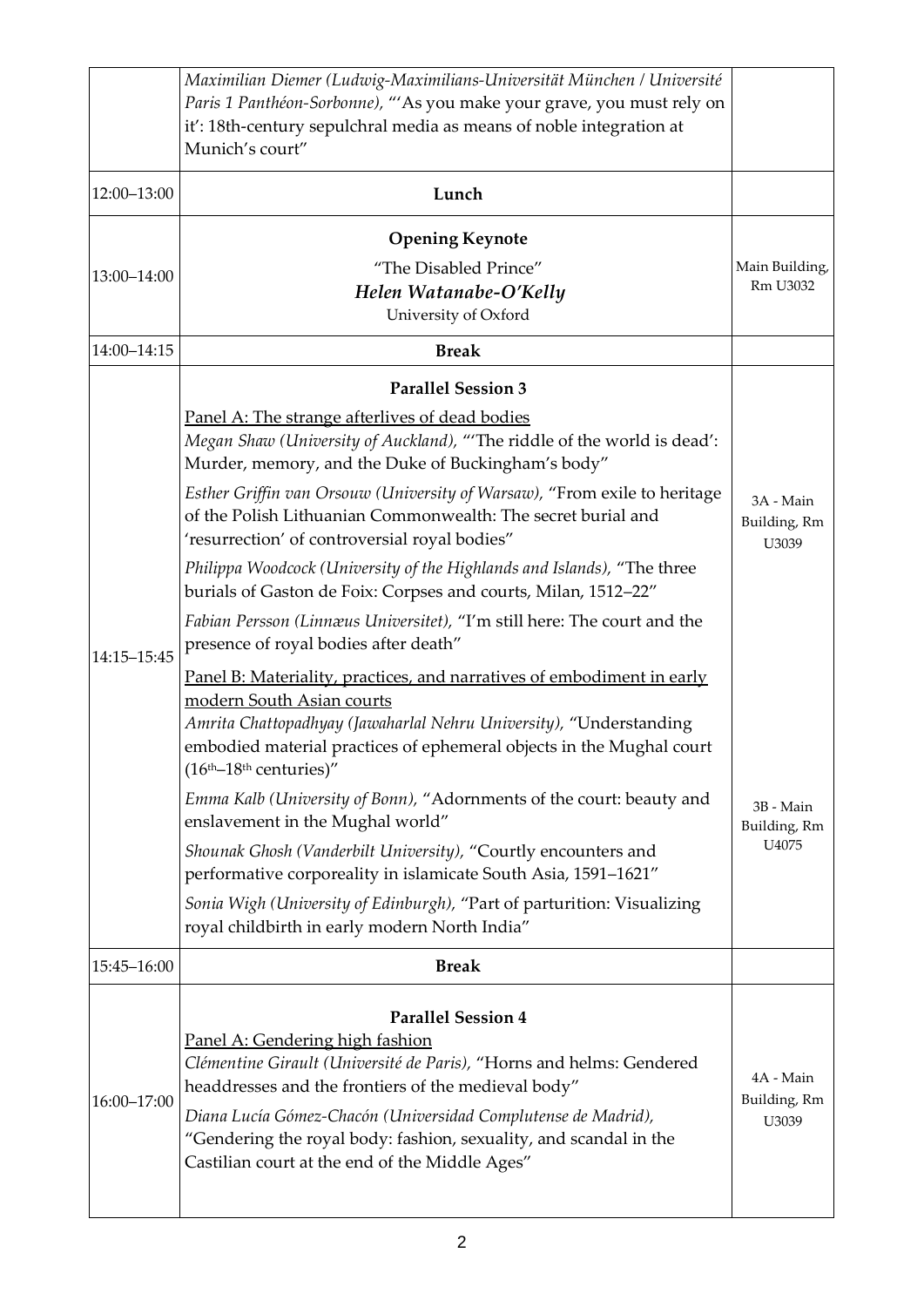|             | Panel B: Building relationships in the literature of the court<br>Aishwarya Kothare (Jawaharlal Nehru University), "Beyond celestial and<br>mortal: Engendering love, courtship and marriage in Kālidāsa's<br>Vikramorvaśīya"<br>Lourdes Mazlymian (Queen's University), "The inseparability of body and<br>mind in Chrétien de Troyes's Yvain" | 4B - Main<br>Building, Rm<br>U4075 |
|-------------|-------------------------------------------------------------------------------------------------------------------------------------------------------------------------------------------------------------------------------------------------------------------------------------------------------------------------------------------------|------------------------------------|
| 17:00-17:15 | <b>Break</b>                                                                                                                                                                                                                                                                                                                                    |                                    |
| 17:15-18:00 | Roundtable 1<br>"Performativity of Premodern Bodies - Natural and Staged"                                                                                                                                                                                                                                                                       | Main Building,<br>Rm U3032         |
| 18:00-19:00 | <b>Conference Reception</b><br>sponsored by the University of Helsinki                                                                                                                                                                                                                                                                          | TBC                                |

| Friday, 2 September 2022<br>(University of Helsinki) |                                                                                                                                                                                                                                                                                                                                                                                                                                                                                                                                                                                                                                           |                                    |
|------------------------------------------------------|-------------------------------------------------------------------------------------------------------------------------------------------------------------------------------------------------------------------------------------------------------------------------------------------------------------------------------------------------------------------------------------------------------------------------------------------------------------------------------------------------------------------------------------------------------------------------------------------------------------------------------------------|------------------------------------|
|                                                      | <b>Parallel Session 5</b><br>Panel A: Contesting bodily categories at court<br>Tupu Ylä-Anttila (University of Helsinki), "Margaret of Parma: The<br>emperor's illegitimate daughter and her reputation"<br>Shreejita Basak (Jawaharlal Nehru University), "Beyond the realm of the<br>haram: A case study of the Mughal administrator I'timad Khan<br>Khwajasara"<br>Janet Dickinson (Oxford University Department for Continuing                                                                                                                                                                                                        | 5A - Main<br>Building, Rm<br>U3039 |
|                                                      | Education/New York University-London), "The constant inconstant:<br>Elizabeth I and her body natural"                                                                                                                                                                                                                                                                                                                                                                                                                                                                                                                                     |                                    |
| $9:15 - 10:30$                                       | Panel B: Courtly bodies in conflict<br>André Godinho (Universidade de Lisboa), "Bodily performance and<br>experience in a poetic account of a Portuguese royal bullfight: Manuel<br>de Leão's Triumpho Lusitano (1688)"<br>Audrey Thorstad (University of North Texas), "Chivalric masculinity,<br>violence, and kingship: The battle speeches in Edward Hall's Chronicle<br>(1547)''<br>Emilie Margaix (University of Poitiers), "La sexualité du tyran: la<br>politisation des violences sexuelles à la cour de Jean sans Terre/The<br>sexuality of the tyrant: The politicisation of sexual violence at the court<br>of John Lackland" | 5B - Main<br>Building, Rm<br>U4075 |
| 10:30-10:45                                          | <b>Break</b>                                                                                                                                                                                                                                                                                                                                                                                                                                                                                                                                                                                                                              |                                    |
| 10:45-12:00                                          | <b>Parallel Session 6</b><br>Panel A: Courtly illness, courtly cures<br>Marc W. S. Jaffré (Durham University), "Sickness and politics at the<br>courts of Henri IV and Louis XIII, 1589-1643"<br>Mirella Marini (Independent Scholar), "The ailing and failing body of the<br>Duchess of Aarschot: The responsibilities of personal physicians in the<br>17th-century Low Countries"                                                                                                                                                                                                                                                      | 6A - Main<br>Building, Rm<br>U3039 |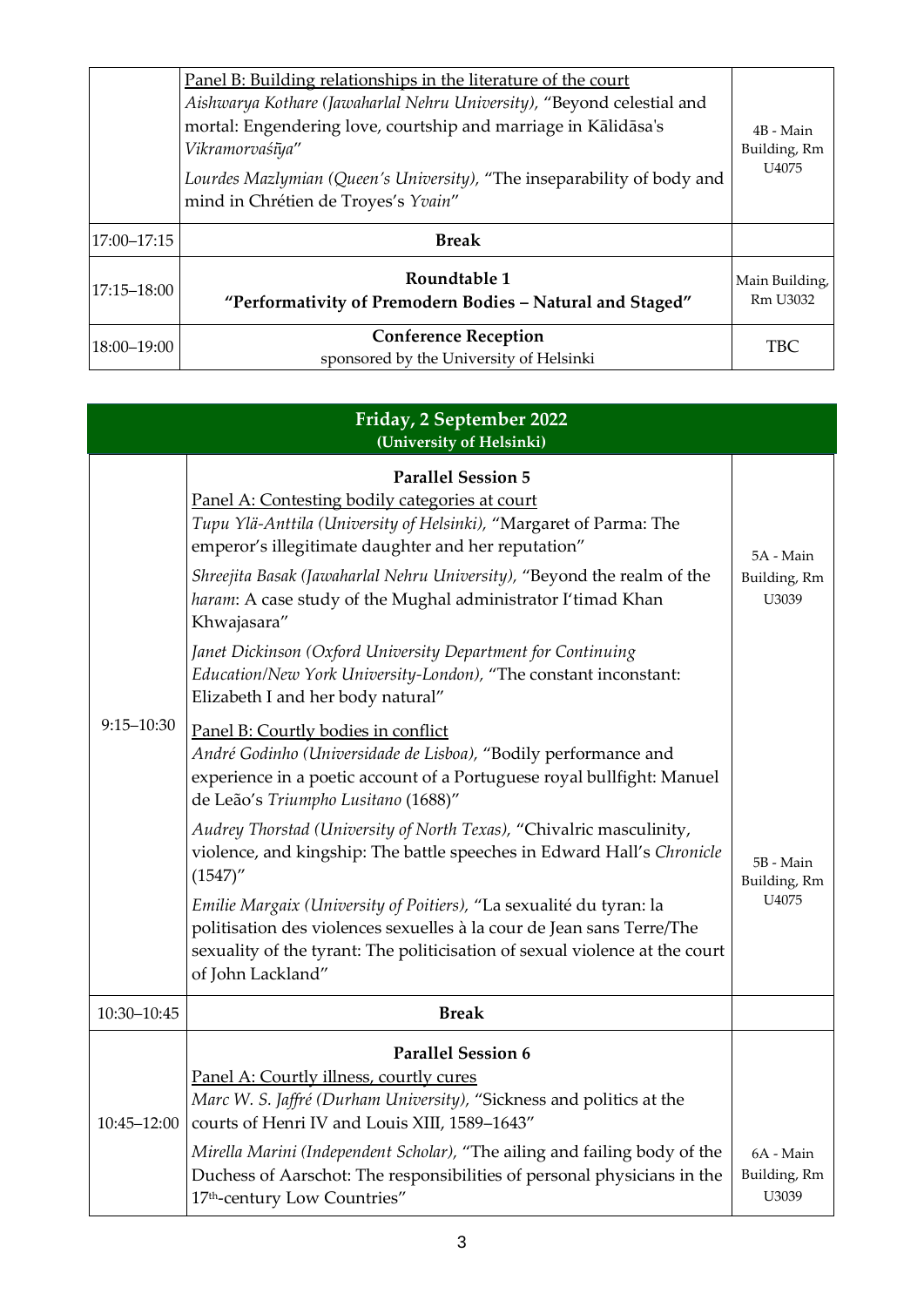|             | Bozena Popiołek and Anna Penkała-Jastrzębska (Pedagogical University of<br>Cracow), "Physicans, barber surgeons, midwives, herbalists and<br>traditional healers: Medicine at women's courts in the 18 <sup>th</sup> -century<br>Polish-Lithuanian Commonwealth"<br>Panel B: Rethinking body and desire at the Mughal court, 15 <sup>th</sup> -18 <sup>th</sup><br>centuries<br>Anuj (Jawaharlal Nehru University), "Some reflections on homoeroticism<br>and homosexuality from the Baburnama"<br>Rakshit Malik (Jawaharlal Nehru University), "Bodies perceived and<br>gendered: Mughal eunuchs as a third biological sex"<br>Noble Shrivastava (Jawaharlal Nehru University), "At the intersection of<br>royal courts and quotidian bazaars: A study of the relationship<br>between courtesans and the Mughal elite" | 6B - Main<br>Building, Rm<br>U4075 |
|-------------|-------------------------------------------------------------------------------------------------------------------------------------------------------------------------------------------------------------------------------------------------------------------------------------------------------------------------------------------------------------------------------------------------------------------------------------------------------------------------------------------------------------------------------------------------------------------------------------------------------------------------------------------------------------------------------------------------------------------------------------------------------------------------------------------------------------------------|------------------------------------|
| 12:00-13:00 | Lunch                                                                                                                                                                                                                                                                                                                                                                                                                                                                                                                                                                                                                                                                                                                                                                                                                   |                                    |
| 13:00-14:00 | <b>Plenary Keynote</b><br>"Gender and Materiality:<br>Courtly Clothing from Commission to Consumption"<br><b>Svante Norrhem</b><br>Lunds Universitet                                                                                                                                                                                                                                                                                                                                                                                                                                                                                                                                                                                                                                                                    | Main Building,<br>Rm U3032         |
| 14:00-14:15 | <b>Break</b>                                                                                                                                                                                                                                                                                                                                                                                                                                                                                                                                                                                                                                                                                                                                                                                                            |                                    |
|             | <b>Parallel Session 7</b><br>Panel A: Problematic relationships at early modern courts<br>Carmen Vioreanu (University of Bucharest), "Gustaf III's marriage as a rite<br>de passage/Gustaf III:s aktenskap som övergångsrit"                                                                                                                                                                                                                                                                                                                                                                                                                                                                                                                                                                                            |                                    |
| 14:15-15:30 | Holly Marsden (University of Winchester), "The sexual life of Queen Mary<br>II of England"<br>Merit Laine (Uppsala University), "'You have poisoned the most<br>beautiful day of my life': A drama at the Swedish court, 1775-1782"<br>Panel B: Bodies under duress<br>Susanna Niiranen (University of Jyväskylä), "Courtly bodies imprisoned:                                                                                                                                                                                                                                                                                                                                                                                                                                                                          | 7A - Main<br>Building, Rm<br>U3039 |
|             | Catherine Jagiellon's family life in Gripsholm Castle"<br>Reima Välimäki (University of Turku), "Tortured bodies in the papal<br>court of Urban VI (1378-89)"<br>Marie-Claude Canova-Green (Goldsmiths-University of London), "The<br>king's suffering body"                                                                                                                                                                                                                                                                                                                                                                                                                                                                                                                                                            | 7B - Main<br>Building, Rm<br>U4075 |
| 15:30-15:45 | <b>Break</b>                                                                                                                                                                                                                                                                                                                                                                                                                                                                                                                                                                                                                                                                                                                                                                                                            |                                    |